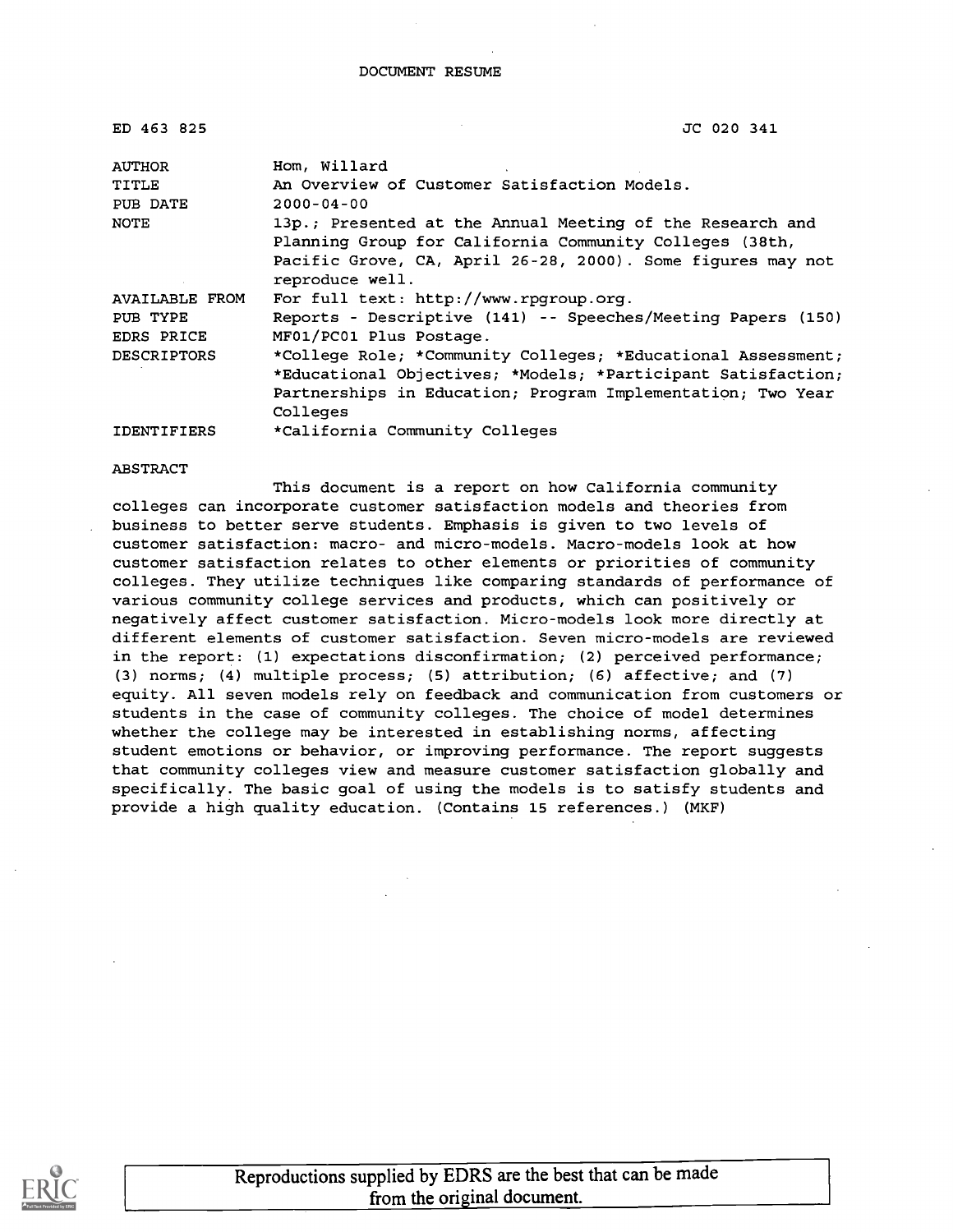$\tilde{\mathbf{c}}$  $\infty$  000  $\infty$  $\mathbb{C}$  . A  $\blacksquare$ 

 $\lambda$ 

1

 $\mathbf{v}$  . The set of  $\mathbf{v}$ 

## An Overview of Customer Satisfaction Models



TO THE EDUCATIONAL RESOURCES INFORMATION CENTER (ERIC)

U.S. DEPARTMENT OF EDUCATION<br>Office of Educational Research and Improvement<br>EDUCATIONAL RESOURCES INFORMATION

- CENTER (ERIC)<br>
Finis document has been reproduced as<br>
originating it.<br>
originating it.
- Minor changes have been made to improve reproduction quality.
- $\bullet$ Points of view or opinions stated in this document do not necessarily represent official OERI position or policy.

Willard Hom, M.B.A. Interim Director of Research Policy, Planning & External Affairs Division Chancellor's Office, California Community Colleges

 $\setminus$ 

# JEST COPY AVAILABLE 2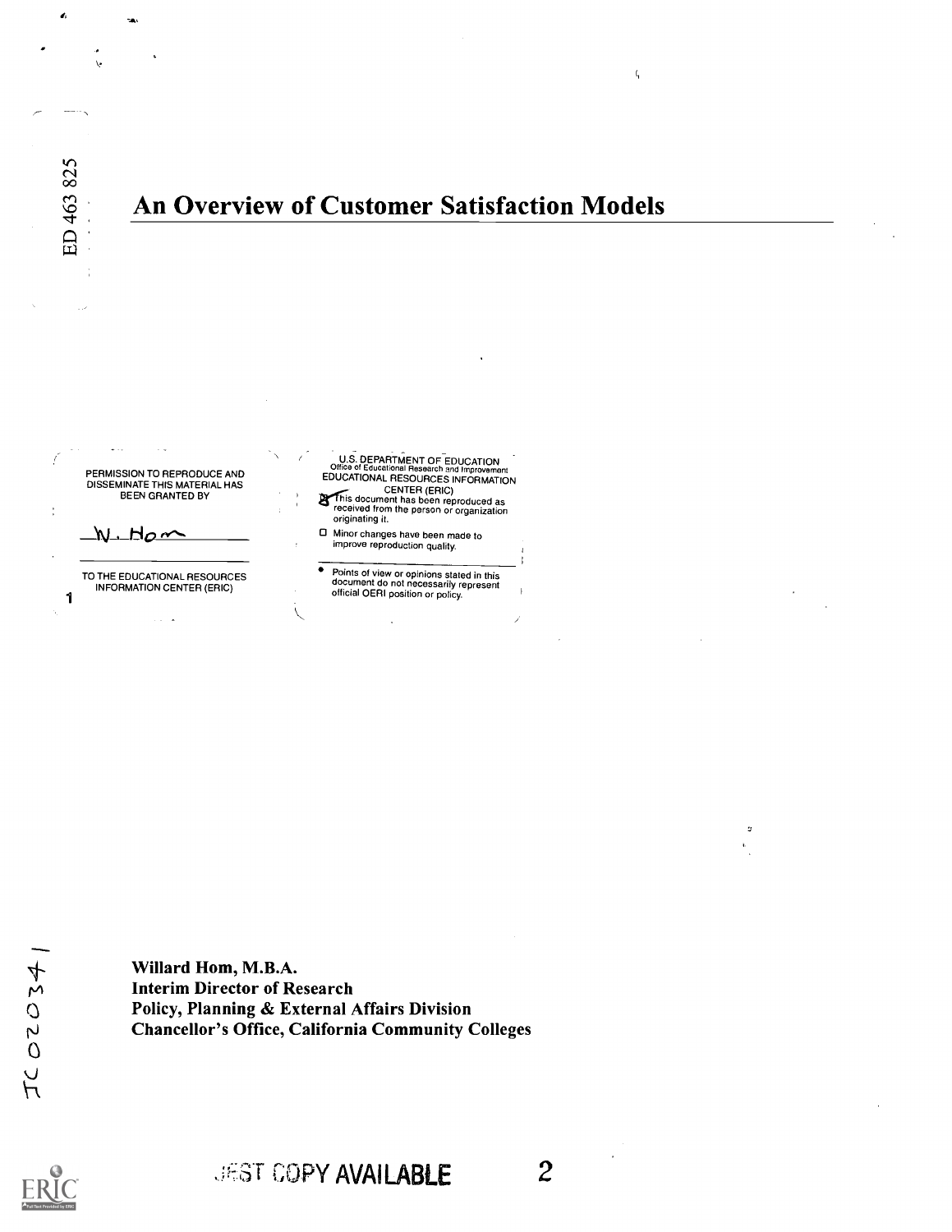#### Abstract

The concept of customer satisfaction has attracted much attention in recent years. Organizations that try to analyze this concept should begin with an understanding of various customer satisfaction models. Such models clarify various theories about customer satisfaction, making research and analysis in this topic more focused and less wasteful of research resources.

In this paper, the emphasis is on two levels of models. Macro-models of customer satisfaction theorize the place of customer satisfaction among a set of related constructs in marketing research. Micro-models of customer satisfaction theorize the elements of customer satisfaction.

This paper gives an overview of various models of customer satisfaction from the perspective of the marketing research discipline. Coverage is thus limited to material published in the marketing research literature. However, this paper discusses the relevance of this material from marketing research for the design of research in the public sector, specifically the domain of the community college (public, two-year institutions).

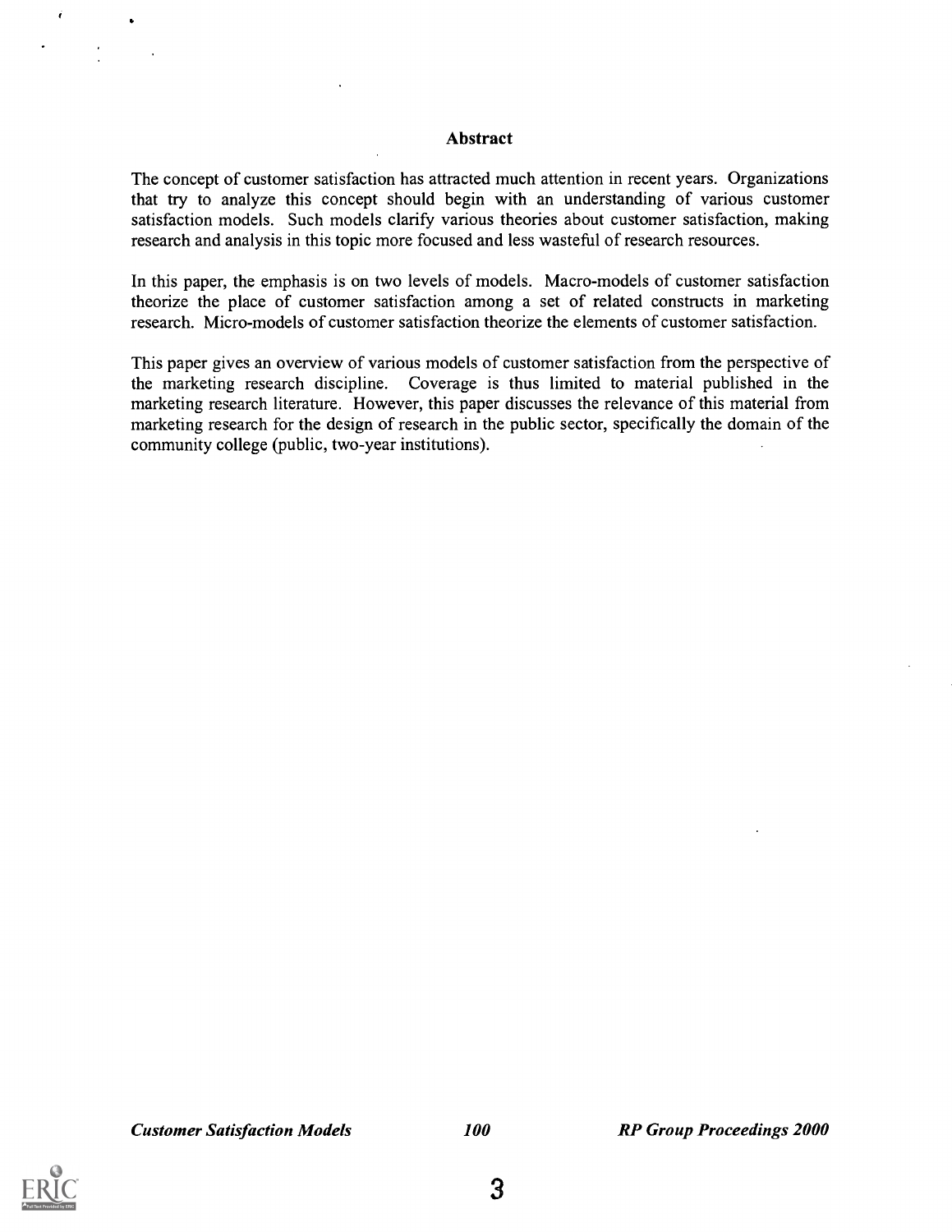#### Introduction

 $\epsilon$ 

Both public and private sectors have given much attention to the concept of customer satisfaction in the past couple of decades. Naturally, administrators have requested their staff to do customer satisfaction studies for their own organizations.

An analyst or researcher must operationalize the concept of customer satisfaction in order to measure it. More importantly, in order for any measurements to have validity, the analyst needs to assume some model of the subject matter. The analyst must use very explicit conceptualizations of the subject matter (in other words, models) if she/he expects to do research and analysis that has relevance for organizational decisions.

In this paper, we try to provide the analyst an overview of models of customer satisfaction. These models come from a vast literature from the marketing research discipline. This pool of research includes models that integrate the concept of customer satisfaction in a network of related concepts, such as value, quality, complaining behavior, and loyalty. In this paper, we will label these kinds of models as "macro-models." Macro-models have special importance for the policy-level implications of an organization's research in customer satisfaction. Macromodels give the researcher the strategic context of the design and of the results for a study of customer satisfaction.

The marketing research literature extensively covers the elements that make up the concept of customer satisfaction, such as disconfirmation of expectations, equity, attribution, affect, and regret. Because these elements explain the composition of the customer satisfaction concept (or "construct"), we will label these kinds of models as "micro-models." Micro-models enable an analyst to properly operationalize measurements of customer satisfaction, thus helping her/him to achieve construct validity in the eventual satisfaction survey.

Finally, for didactic purposes, we hypothesize how one type of public-sector organization, the community college, can apply these models that were originally designed for private sector activities.

#### Macro-models

To begin this discussion about customer satisfaction it will help to define customer satisfaction. A widely accepted definition would be the following:

"Satisfaction is the consumer's fulfillment response. It is a judgment that a product or service feature, or the product of service itself, provided (or is providing) a pleasurable level of consumption-related fulfillment, including levels of under- or over-fulfillment..." (Oliver, 1997).

This is a remarkable definition. First, the focus is on a consumer rather than a "customer." Traditionally speaking, the consumer uses a product or service, whereas a customer pays for the product/service but may not be the consumer (that is, the direct user). Granted, this is a fine distinction that gets lost in daily rhetoric, but it makes a difference in a researcher's modeling of satisfaction. Satisfaction with a product/service is a construct that requires experience and use of

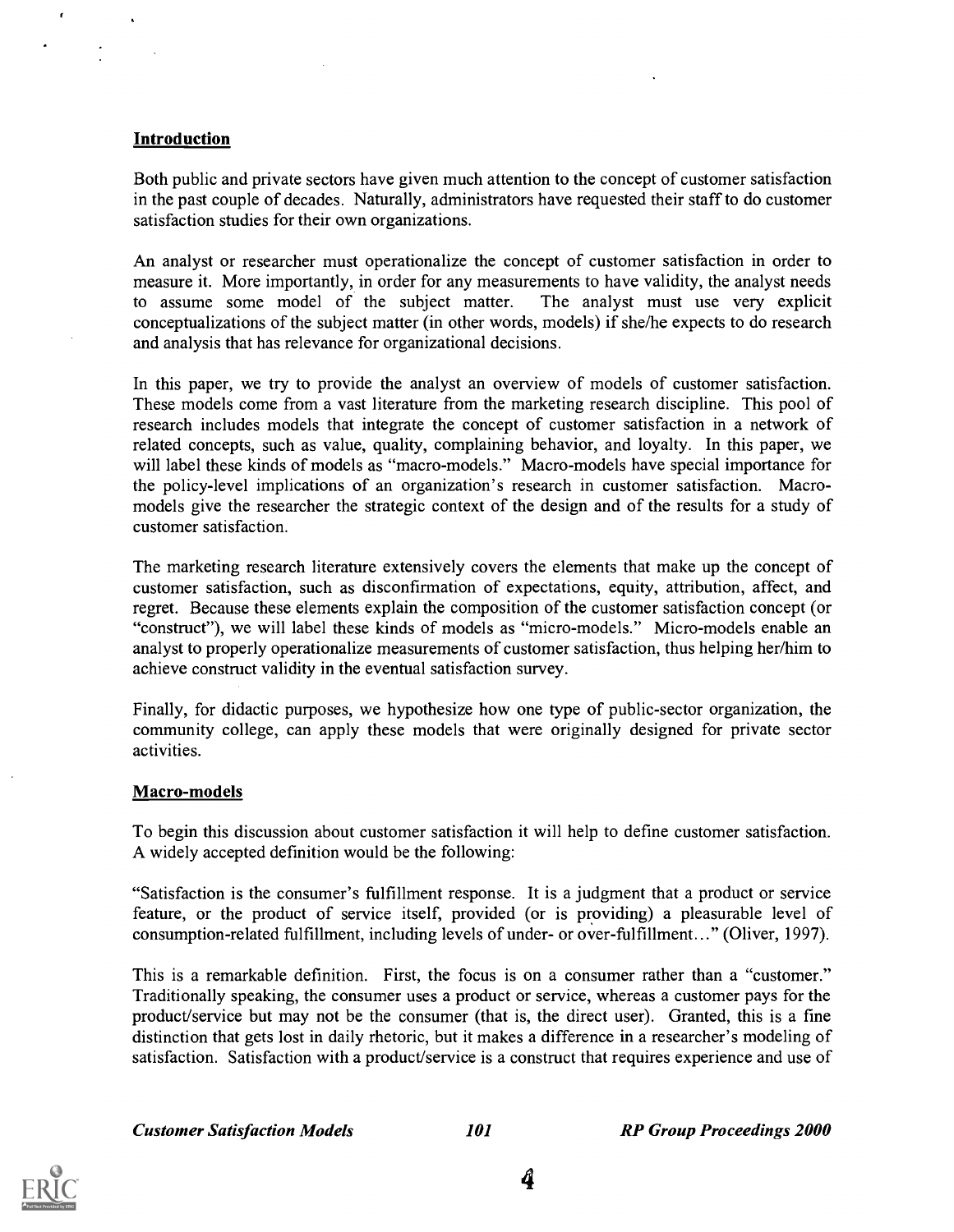a product or service (Oliver, 1997). Individuals who pay for a product/service but who do not use this product/service should not be expected to have the type of (dis)satisfaction that a product/service user (the consumer) will have. So we need to realize that the concept of customer satisfaction is about consumer satisfaction (that is, user satisfaction), rather than about buyer satisfaction (which may include non-users).

Second, satisfaction is a feeling. It is a short-term attitude that can readily change given a constellation of circumstances. It resides in the user's mind and is different from observable behaviors such as product choice, complaining, and repurchase.

Third, satisfaction commonly has thresholds at both a lower level (insufficiency or underfulfillment) and an upper level (excess or over-fulfillment). This means that a consumer's satisfaction may drop if she/he "gets too much of a good thing." Many people focus upon the lower threshold and neglect the potential for an upper threshold.

With this definition in mind, we move to the traditional macro-model of customer satisfaction. This is the model shown in Figure 1. This model underlies much of the research in customer satisfaction over the past decade. Note the following:

- 1. Perceived performance often differs from objective or technical performance, especially when a product/service is complex, intangible, and when the consumer is unfamiliar with the product/service.
- 2. Comparison standards can come from numerous sources that can vary widely by individual, by situation, and by product/service type.
- 3. Perceived disconfirmation is the evaluation of perceived performance according to one or more comparison standards. Disconfirmation can have a positive effect (generally implying a satisfying result), a negative effect (generally implying a dissatisfying result), or a zero effect.
- 4. Satisfaction feeling is a state of mind, an attitude. The phrase "mixed feelings" applies here, as a consumer may have different levels of satisfaction for different parts of a product/service experience.
- 5. Outcomes of satisfaction feelings may involve intent to repurchase, word-of-mouth (the consumer's communication with her/his network of her/his approval/disapproval for a product/service), and complaints. These outcomes also are moderated by other variables. For example, extreme dissatisfaction will not necessarily generate complaint behavior, especially if the consumer believes complaining will be futile.

**Customer Satisfaction Models** 102

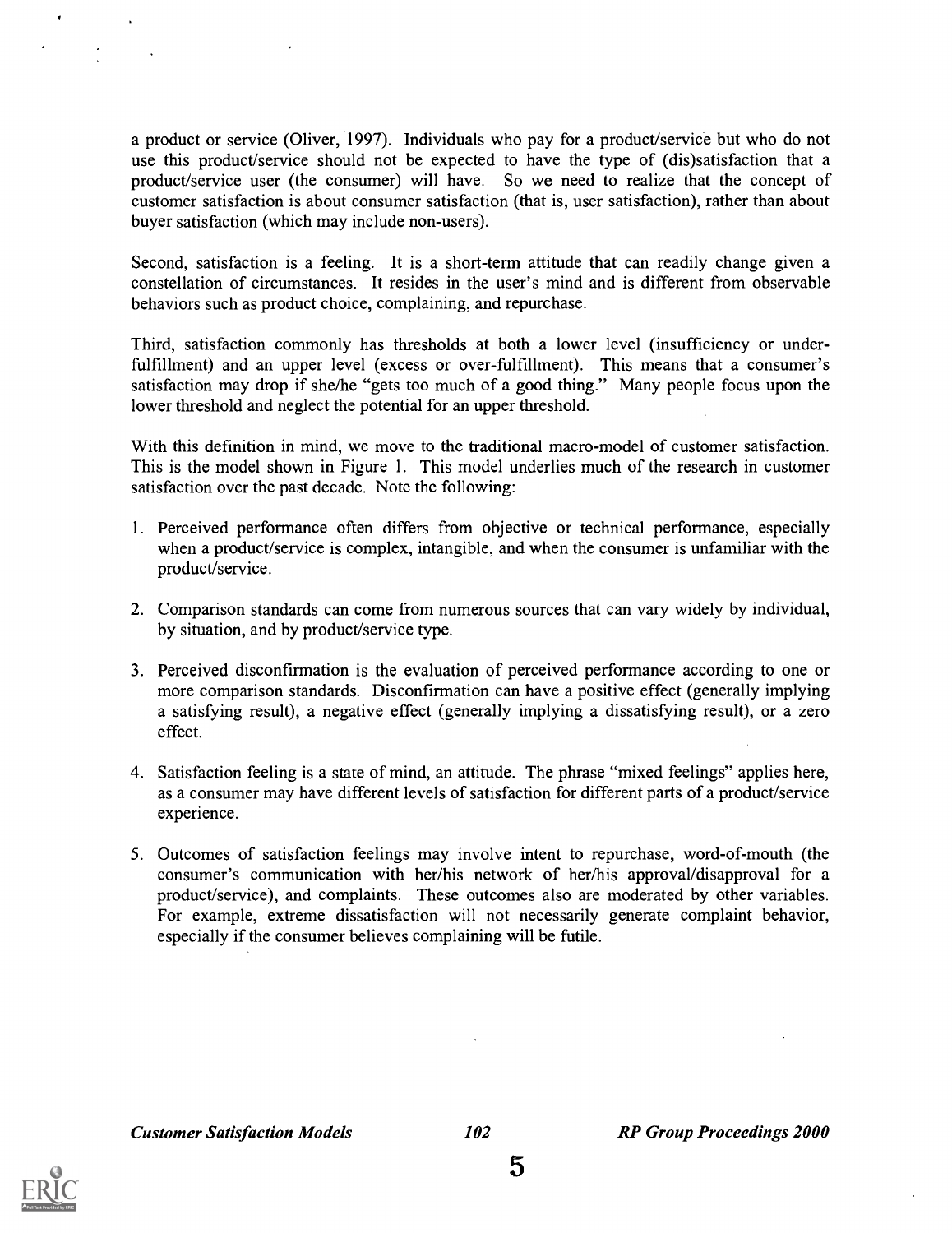

Figure 1:Traditional Macro-Model of Customer Satisfaction (adapted from Woodruff & Gardial, 1996) \*includes intent to purchase, word-of-mouth, loyalty, and complaints.

Later research has produced a new model shown in Figure 2. This model highlights the concept of value as a driving force in product choice and satisfaction's relationship to it as a brief psychological reaction to a component of a value chain (or "hierarchy"). Oliver (1999) provides another version of this model, which appears in an abbreviated form as Figure 3 below. An important point about customer value models is the use of gross benefit-cost judgments by consumers.



Figure 2: Model of Linkage of Customer Value Chain to Customer Satisfaction (adapted from Woodruff & Gardial, 1996)



Figure 3: Model of Link Between Satisfaction and Value (adapted from Oliver, 1999)

\* In Oliver's model, excellence criteria lead to quality, and sacrifices lead to cost-based values.

Another important macro-model would be the linkage of overall service satisfaction, encounter satisfaction, and perceived service quality, as shown in Figure 4. Research for this model supports the conceptualization of perceived quality as a separate construct, distinct from satisfaction (Bitner & Hubbert, 1994). Furthermore, it highlights the construct of a "global" level of satisfaction (the overall service satisfaction) in contrast to the construct of a component level of satisfaction (the encounter service satisfaction).

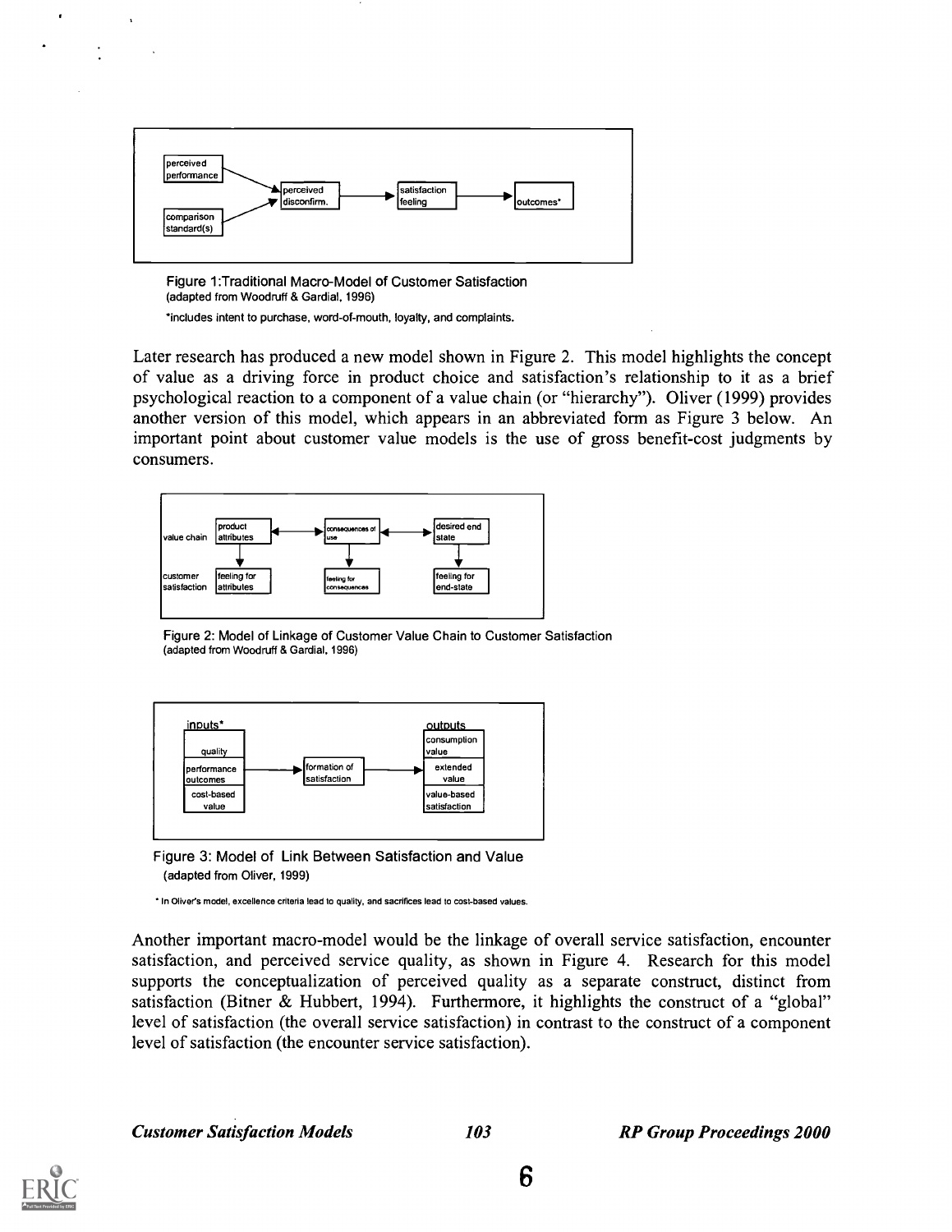This model helps explain survey results that indicate different levels of satisfaction for a service that one individual may experience.



Figure 4: Model of Two Levels of Satisfaction and Perceived Service Quality (based on a study by Bitner & Hubbert, 1994) denotes a stronger correlation between these two constructs

Some models differentiate between technical service quality and perceived service [quality]. Figure 5 shows one such model and how satisfaction results from a comparison between expected service and perceived service (Bateson, 1991). This model is explicit about the cyclical, feedback loop that affects satisfaction. A consumer's prior experience joins "other data inputs" to shape current satisfaction with a service.



Figure 5: Model of Sources of Customer Satisfaction (adapted from Bateson, 1991)

\*includes word-of-mouth, past experiences, and advertising.

The above models are but a sample of the many models that give the analyst the context for the meaning and analysis of customer satisfaction. In the next section, we deal with narrower issues in customer satisfaction. Because these models provide explicit detail about the formation of satisfaction itself, this paper refers to them as micro-models.

#### Micro-models

Erevelles & Leavitt (1992) provide an excellent summary of our micro-models. Table 1 lists the seven types of models they review in their article, and we will briefly comment on each type.

Customer Satisfaction Models 104 RP Group Proceedings 2000

 $\overline{7}$ 

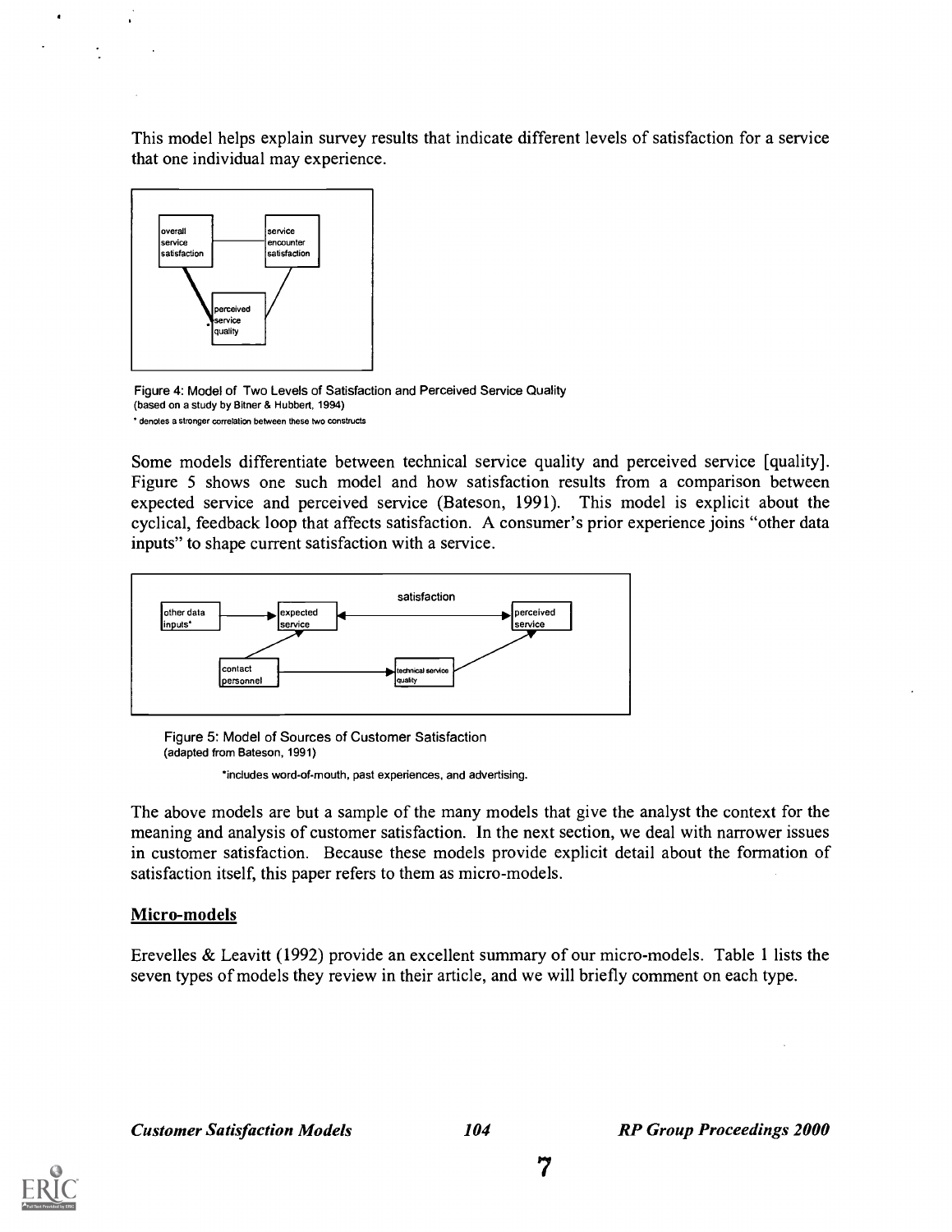| 1. Expectations Disconfirmation Model |
|---------------------------------------|
| 2. Perceived Performance Model        |
| 3. Norms Models                       |
| 4. Multiple Process Models            |
| 5. Attribution Models                 |
| 6. Affective Models                   |
| Equity Models                         |

Table 1: Current Types of Micro-Models for Satisfaction (adapted from Erevelles and Leavitt, 1992)

- 1. The Expectations Disconfirmation Model has been the dominant model in satisfaction research. The model has consumers using pre-consumption expectations in a comparison with post-consumption experiences of a product/service to form an attitude of satisfaction or dissatisfaction toward the product/service. In this model, expectations originate from beliefs about the level of performance that a product/service will provide. This is the predictive meaning of the expectations concept.
- 2. The Perceived Performance Model deviates from the model #1 above in that expectations play a less significant role in satisfaction formation. The model performs especially well in situations where a product/service performs so positively that the consumer's expectations get discounted in her/his post-consumption reaction to the product/service.
- 3. Norms Models resemble the Expectations Disconfirmation Model in that the consumer compares perceived performance with some standard for performance. In this case, however, the standard is not a predictive expectation. Rather than considering what will happen in the consumption experience, the consumer uses what should happen as the comparison standard. This is the normative meaning of "should" rather than its occasional chronological connotation in the English language.
- 4. Multiple Process Models characterize the satisfaction formation process as multidimensional. That is, consumers use more than one standard of comparison in forming a (dis)confirmation judgment about an experience with a product/service.
- 5. Attribution Models integrate the concept of perceived causality for a product/service performance into the satisfaction process. Consumers use three factors to determine attribution's effect in satisfaction. These are locus of causality, stability, and controllability. The locus of causality can be external (that is, the service provider gets the credit or blame) or internal (that is, the consumer is responsible for the product/service performance). Stable causes would tend to have more impact in satisfaction because consumers tend to be more forgiving of product/service failures that appear to be rare events. Finally, controllability affects attribution in that a poor outcome in a consumption experience may mean that the consumer will be unsatisfied with the product/service provider if the consumer believes the provider had the capacity, that is, control, to perform in a better fashion.

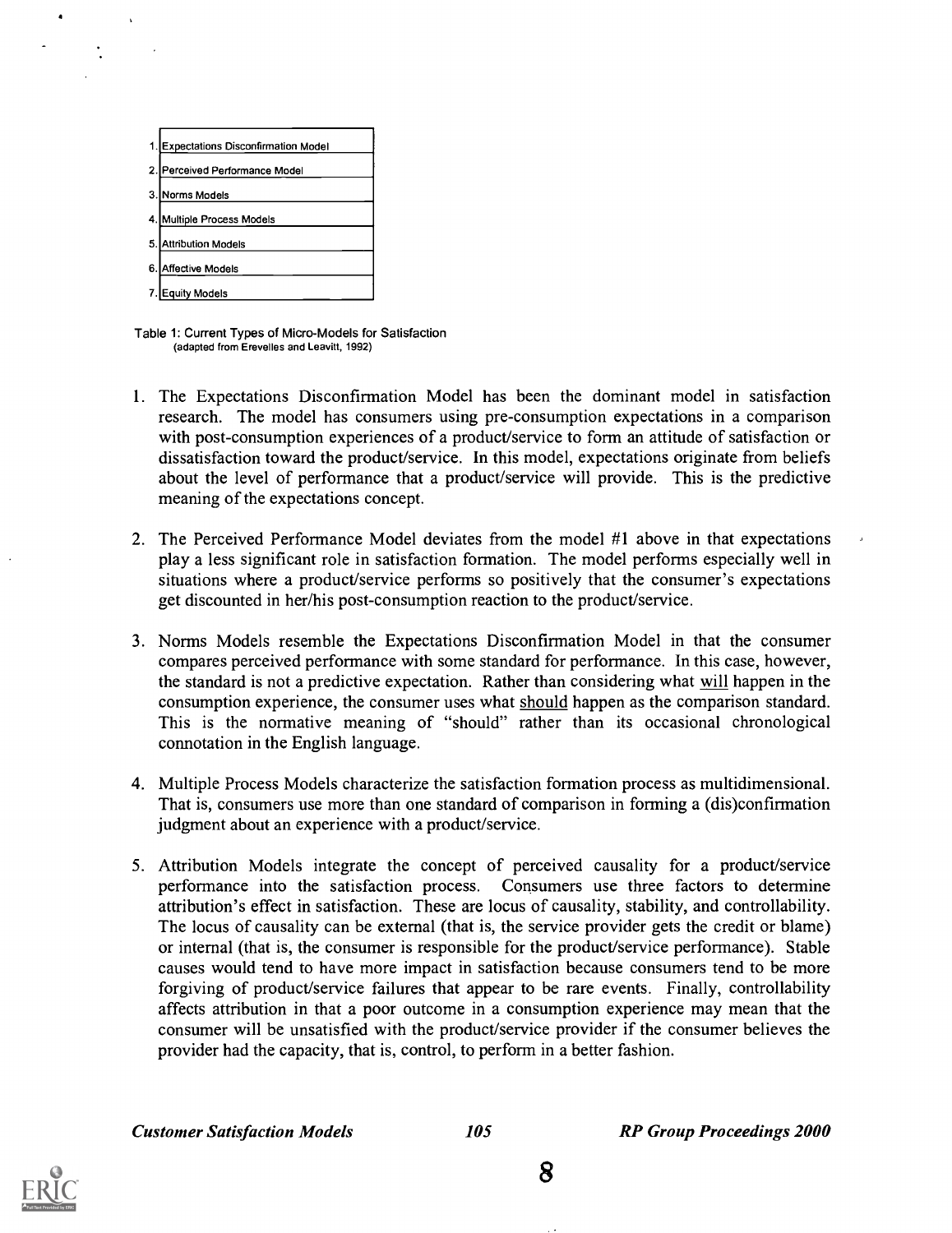- 6. Affective Models differ from previous models in that it goes beyond rational processes. In these models, emotion, liking, and mood influence (dis)satisfaction feelings following the consumption experience.
- 7. Equity Models emphasize the consumer's attitude about fair treatment in the consumption process. Fair treatment can use the concept of the equity ratio (that is, the amount of her/his return for her/his effort made) or the concept of social comparison (that is, the perceived, relative level of product/service performance that other consumers experience). Oliver (1997) breaks equity down further into three categories, procedural fairness; interactional fairness; and distributional fairness.

The above listing is extensive but not all-inclusive. Oliver (1997) also has summarized the comparison standards from his perspective, and these appear in Table 2. Table 2 introduces the comparison standards of needs, regret, and nothing.

| <b>Comparison Operator</b>         | <b>Resulting Cognition</b> |
|------------------------------------|----------------------------|
| expectations                       | disconfirmation            |
| needs                              | need fulfillment           |
| excellence (ideals)                | quality                    |
| lfairness                          | equity/inequity            |
| events that might have<br>happened | regret                     |
| nothing                            | uappraised cognition       |

Table 2: Basic Sources of Comparison (adapted from Oliver, 1997)

In the needs standard, consumers evaluate whether a consumption experience gave them what they need. Of course, need can be defined in different ways, with Maslow's hierarchy of needs being just one typology for needs. The standard of excellence refers to technical perfection, that is, some objective, widely recognized criteria. The standard of regret refers basically to the "what might have been" scenario for a consumer. This commonly occurs when a consumer realizes that what she/he got in one encounter could well have been improved if she/he had chosen a different provider. Finally, the nothing standard denotes the situation where consumers form a (dis)satisfaction feeling without cognition.

Another relevant modeling issue at the micro-model level is the multidimensionality of the satisfaction construct. Research, such as that by Mackoy & Spreng (1995), has found that satisfaction can have two coexisting dimensions, satisfaction and dissatisfaction for the same individual and the same consumption experience. A two-dimensional model of satisfaction helps explain the seemingly paradoxical occurrence of both high and low satisfaction scores on a satisfaction survey. This model can affect survey measurement methodology. Traditionally, researchers have measured satisfaction with a Likert-type scale with endpoint anchors of "satisfaction" and "dissatisfaction" because it was thought that satisfaction and dissatisfaction

Customer Satisfaction Models 106 RP Group Proceedings 2000

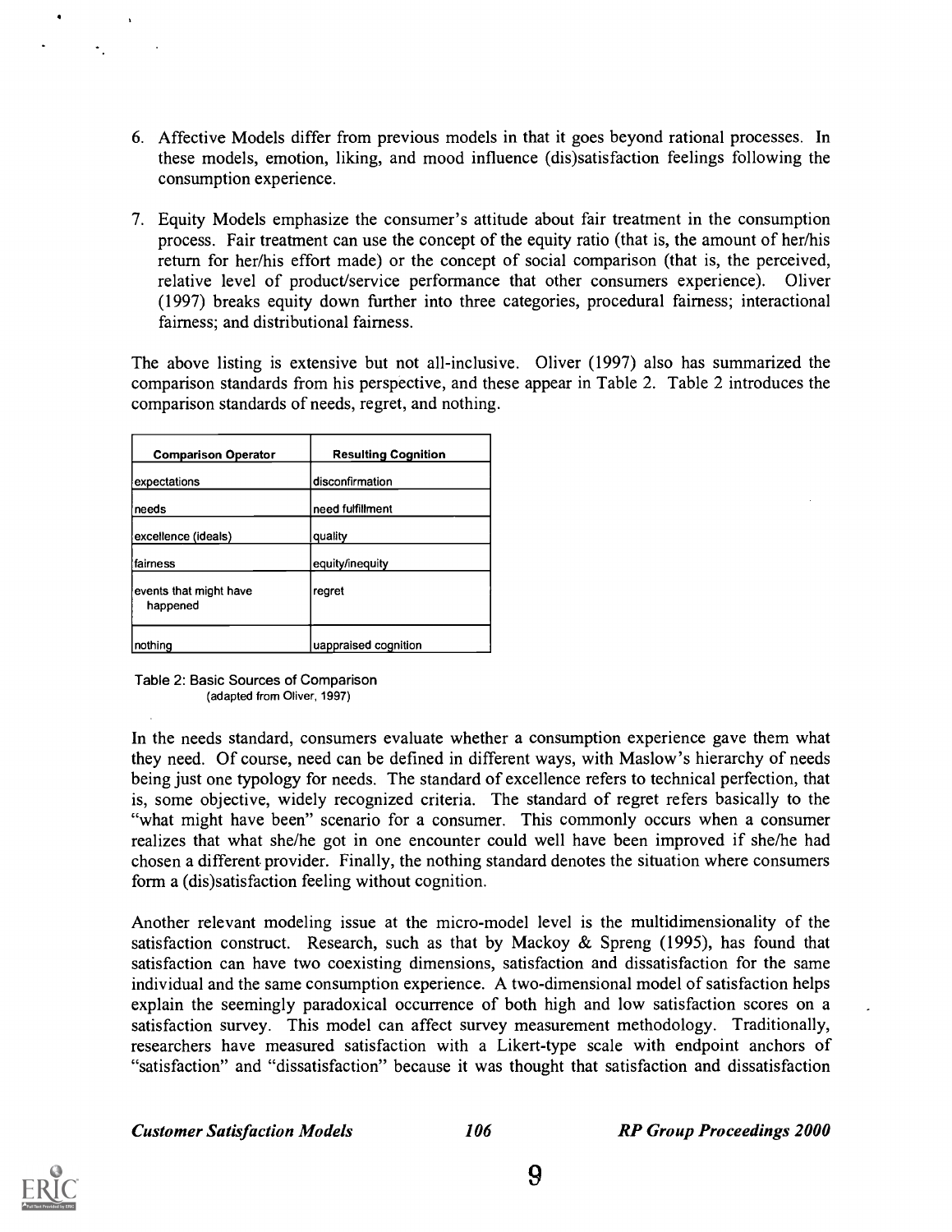were the ceiling and floor of the continuum of a one-dimensional satisfaction construct. A twodimensional model puts the validity of this attitude scale into doubt.

Methodological problems may motivate researchers to use a particular model. For example, recent research indicates that the measurement of expectations may not be necessary to measure satisfaction. The researcher's use of performance measures without measurement of expectations (the Perceived Performance model) helps avoid the potential for ambiguity, and hence unreliability, in the survey measurement of consumer expectations. Because research has found that consumers use different standards to form expectations, a researcher cannot know that the attitude scores from the survey analysis have consistent meaning across individuals (Oliver, 1997).

In addition, the use of the disconfirmation paradigm has meant the calculation of "difference scores" (that is, the difference between a rating for expected performance and a rating for perceived performance). The use of difference scores, as a psychometric issue, has raised some debate about statistical validity in satisfaction research (Chiou & Spreng, 1996).

#### An Example: Student Satisfaction for a Community College

Here we briefly demonstrate the application of customer satisfaction models in the domain of a public sector activity, student satisfaction for a community college. This is a hypothetical exercise, given for didactic purposes. The use of student satisfaction as a policy tool has its advocates (for example, see Taylor, 1996) and its critics (for example, see Olshavsky & Spreng, 1995), and we will leave the debate over it to another author.

- 1. Student satisfaction with a community college should be measured at a global (overall) level as well as at an "attribute level" (conceivably, the service encounter level). Taylor (1996) specifies an initial set of attributes to consider for a four-year college. For the community college domain, we might de-emphasize on-campus living attributes and focus more upon attributes like commute/parking, childcare, transfer assistance, job services (career counseling, placement, and etcetera), and class scheduling.
- 2. The linkage of satisfaction to value will be difficult to make because community college education is heavily subsidized by tax dollars. In other words, the value concept is skewed by the limited nature of the exchange between students and the college. In this scenario, "opportunity costs" (possibly measured by the regret dimension) may be much more relevant.
- 3. The amount of choice among colleges to attend will affect the satisfaction of students because this can affect the regret dimension.
- 4. The complexity, intangibility, and service nature of community college benefits impede the use of many customary standards of comparison that consumers might otherwise employ in the usual retail situation. This may lead consumers to place more emphasis upon perceived justice (and its three components). In fact, where students perceive a failure by the college,

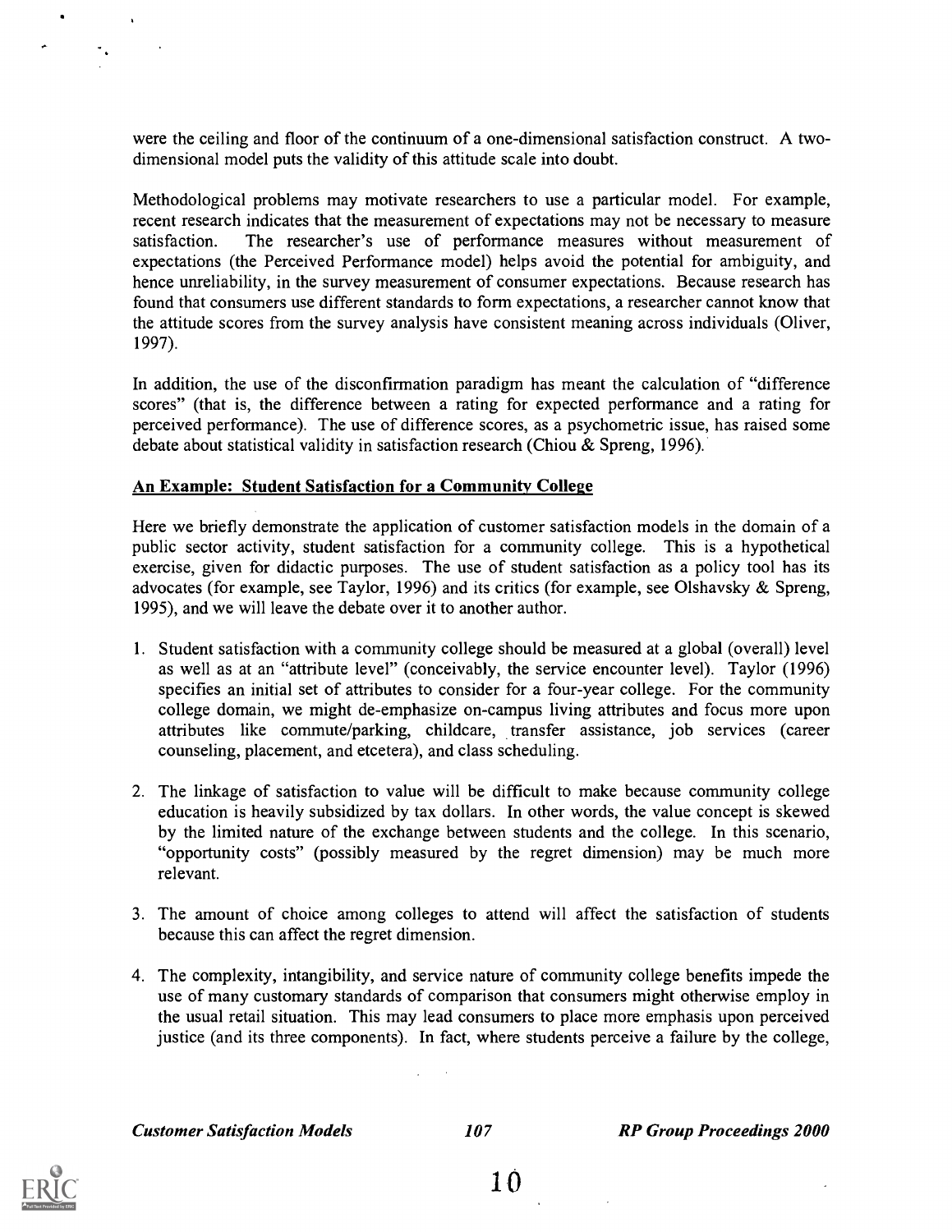perceived justice (or fairness) will have a critical role in the (dis)satisfaction determination (Smith, Bolton & Wagner, 1999).

- 5. The nature of community college benefits also places more emphasis upon word-of-mouth sources of information. Thus, peer or cohort attitudes and satisfaction levels should influence student expectations and standards for comparison (that operate in the expectations disconfirmation paradigm).
- 6. Differing levels of student knowledge (formed by experience and expertise) in benefits of the community college will probably moderate the satisfaction judgments (for example, see Prenshaw, Straughan & Andeson). Thus, we might want to stratify the analysis according to length of attendance (i.e., first-year, second-year, third-year, and so forth) or by amount of prior experience in the higher education domain.
- 7. Student involvement in the college will strongly relate to satisfaction because it synthesizes the consumer dimensions of equity (the concept of the effort/return ratio), consumer knowledge, dissonance (discussed in Oliver, 1999), and affect.

The above notes give a very cursory portrait of how the discussed models can help shape an analyst's research into one domain, the community college. We note that analyzing satisfaction for the totality of a community college is far more difficult than analyzing a limited product/service entity, such as one community college course. Aside from the multidimensional (multi-attribute) nature of the community college, student satisfaction is difficult to measure when students have one or more years to develop an overall satisfaction judgment. In analyzing student satisfaction with individual courses, students will have overall satisfaction judgments within shorter time intervals and with more tangible standards of comparison (that is, other courses they have taken at the college).

#### **Conclusion**

This paper has covered a vast pool of marketing research in customer satisfaction. The coverage by necessity is partial. We grouped satisfaction models into either a macro level or a micro level to simplify our presentation. Logically speaking, the macro-models subsume the micro-models, and overlap in concepts should occur. Other analysts may well approach the conceptualization of these models in an entirely different manner.

An analyst who plans to do a customer satisfaction study could benefit from consulting the insightful works by Yi (1990) and Anderson & Fornell (1994), as well as the works previously cited. The mountain of information that the analyst can review may consume a huge chunk in time and effort, but the benefits of understanding customer satisfaction models may pay commensurate dividends in useful analyses in the future. At the very least, use of the above material will supply a basic footing in any effort to understand customer satisfaction.

Customer Satisfaction Models 108 RP Group Proceedings 2000

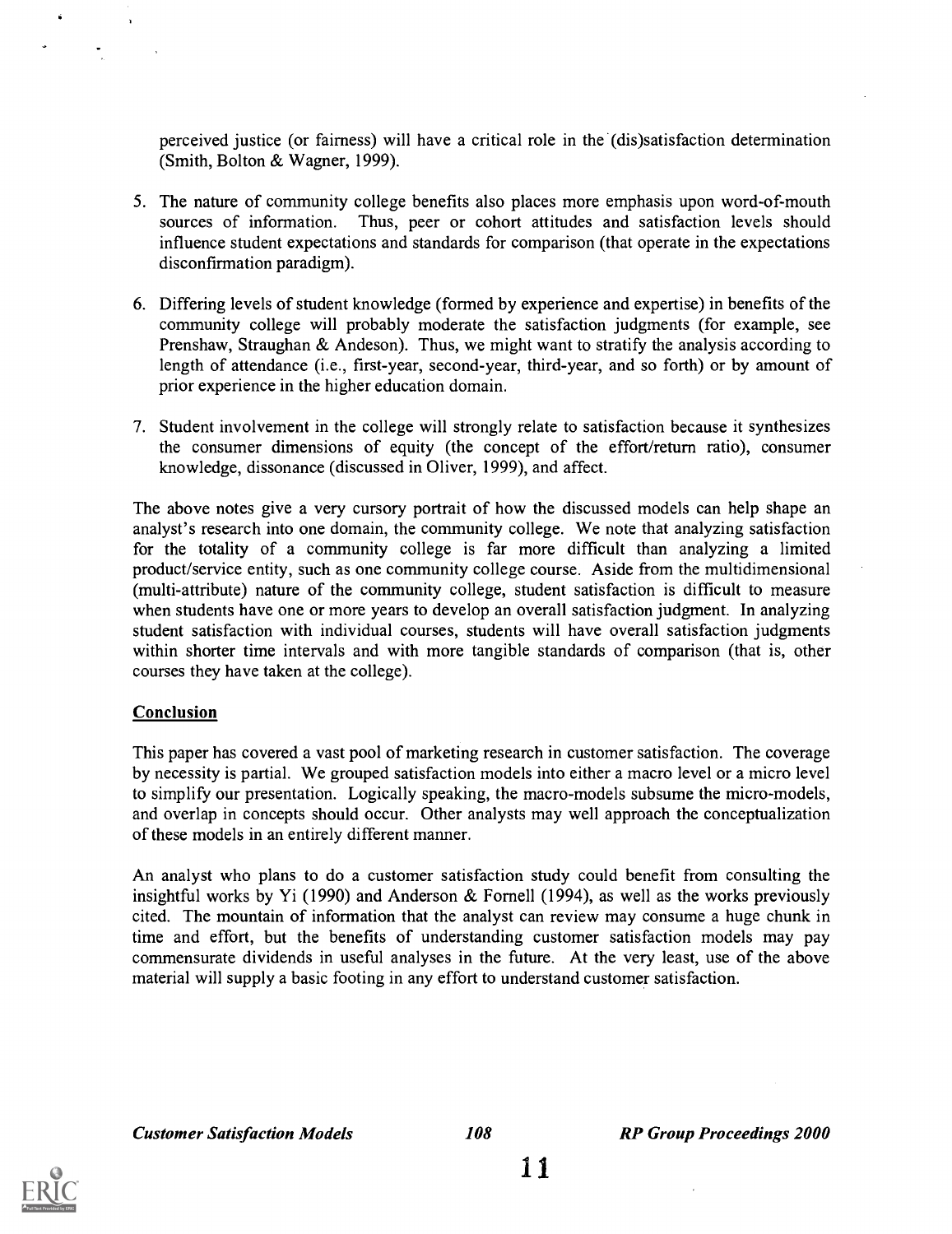#### References

 $\Delta$ 

- Anderson, E.W., & Fornell, C. "A Customer Satisfaction Research Prospectus." In R.T. Rust & R.L. Oliver (eds.), Service Quality: New Directions in Theory and Practice, 241-268. Thousand Oaks, California: Sage, 1994.
- Bateson, J.E.G. "Understanding Services Consumer Behavior." In C.A. Congram, (Ed.), The AMA Handbook of Marketing for the Service Industries, 135-150. New York: American Management Association, 1991.
- Bitner, M.J., & Hubbert, A.R. "Encounter Satisfaction Versus Overall Satisfaction Versus Quality." In R.T. Rust & R.L. Oliver (eds.), Service Quality: New Directions in Theory and Practice, 72-94. Thousand Oaks, California: Sage, 1994.
- Chiou, J. & Spreng, R.A. "The Reliability of Difference Scores: A Re-Examination." Journal of Consumer Satisfaction, Dissatisfaction and Complaining Behavior, 9, 158-167, 1996.
- Erevelles, S. & Leavitt, C. "A Comparison of Current Models of Consumer Satisfaction/ Dissatisfaction." Journal of Consumer Satisfaction, Dissatisfaction and Complaining Behavior, 5, 194-114, 1992.
- Mackoy, R.D. & Spreng, R.A. "The Dimensionality of Consumer Satisfaction/Dissatisfaction: An Empirical Examination." Journal of Consumer Satisfaction, Dissatisfaction and Complaining Behavior, 8, 53-58.
- Morgan, N.J., Attaway, J.S., & Griffin, M. "The Role of Product/Service Experience in The Satisfaction Formation Process: A Test of Moderation." Journal of Consumer Satisfaction, Dissatisfaction and Complaining Behavior, 9, 104-114.
- Oliver, R. Satisfaction: A Behavioral Perspective on the Consumer. Boston: McGraw-Hill, 1997.
- Oliver, R. "Value as Excellence in the Consumption Experience." In M. Holbrook (Ed.), Consumer Value: A Framework for Analysis and Research, 43-62, New York: Routledge, 1999.
- Olshavsky, R., and Spreng, R.A. "Consumer Satisfaction and Students: Some Pitfalls of Being Customer Driven." Journal of Consumer Satisfaction, Dissatisfaction and Complaining Behavior, 8, 69-77, 1995.
- Prenshaw, P.J., Straughan, R.D., & Anderson, R.D. "The Relative Impact of Expectations, Performance, and Disconfirmation on Customer Satisfaction: The Moderating Role Of Buyer Expertise. In Proceedings of the Annual Meeting, Society for Marketing Advances, U.S.A., 65-70, 1998.

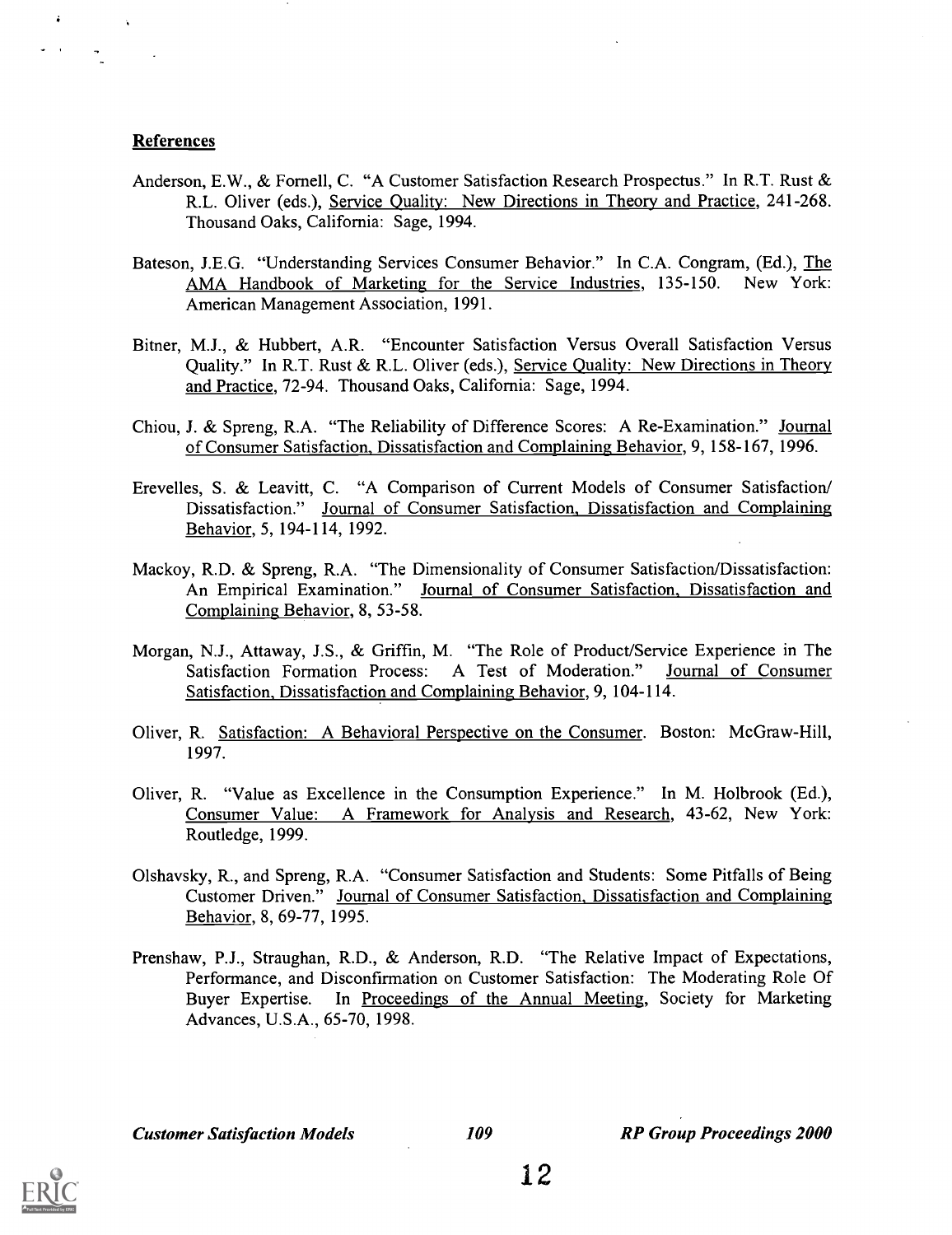- Smith, A., Bolton, R.N. & Wagner, J. "A Model of Customer Satisfaction with Service Encounters Involving Failure and Recovery." Journal of Marketing Research, XXXVI, 356-372, 1999.
- Taylor, S.A. "Consumer Satisfaction with Marketing Education: Extending Services Theory to Academic Practice." Journal of Consumer Satisfaction, Dissatisfaction and Complaining Behavior, 9, 207-220, 1996.
- Woodruff, R.B., & Gardial, S.F. Know Your Customer: New Approaches to Understanding Customer Value and Satisfaction. Cambridge, Massachusetts: Blackwell, 1996.
- Yi, Y. A Critical Review of Consumer Satisfaction. In V.A. Zeithaml (Ed.), Review of Marketing, 68-123. Chicago: American Marketing Association, 1990.

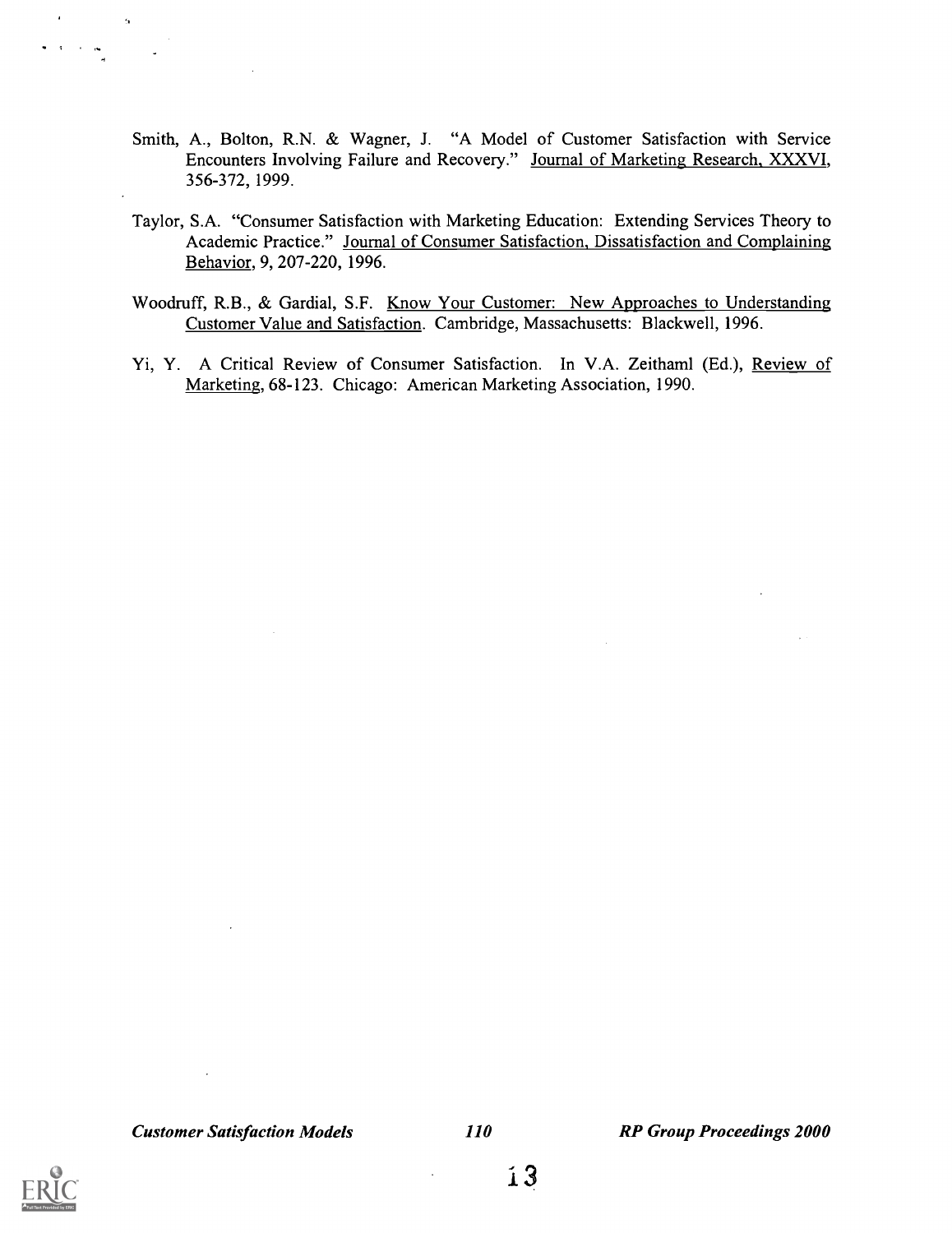

U.S. Department of Education Office of Educational Research and Improvement (0ERI) National Library of Education (NLE) Educational Resources Information Center (ERIC)



## Reproduction Release

(Specific Document)

### I. DOCUMENT IDENTIFICATION:

 $Title:$ <br>A)  $D VerVleu)$  of Customer Setisfactions  $\widetilde{\mu}$  $\rightarrow$   $\Im$  verview of Customer Satis  $\overline{\text{Author(s)}}$ :  $\overline{\text{#bm}}$   $\overline{\text{wil}}$   $\overline{\text{d}}$ Corporate Source: California Research + Group Publication Date:<br>C<del>a, li fort</del> California Research + Group Publication Date: II. REPRODUCTION RELEASE:  $\sqrt{p_{\text{roc} e e d_v q}}$ 

In order to disseminate as widely as possible timely and significant materials of interest to the educational community, documents announced in the monthly abstract journal of the ERIC system, Resources in Education (RIE), are usually made available to users in microfiche, reproduced paper copy, and electronic media, and sold through the ERIC Document Reproduction Service (EDRS). Credit is given to the source of each document, and, if reproduction release is granted, one of the following notices is affixed to the document.

If permission is granted to reproduce and disseminate the identified document, please CHECK ONE of the following three options and sign in the indicated space following.